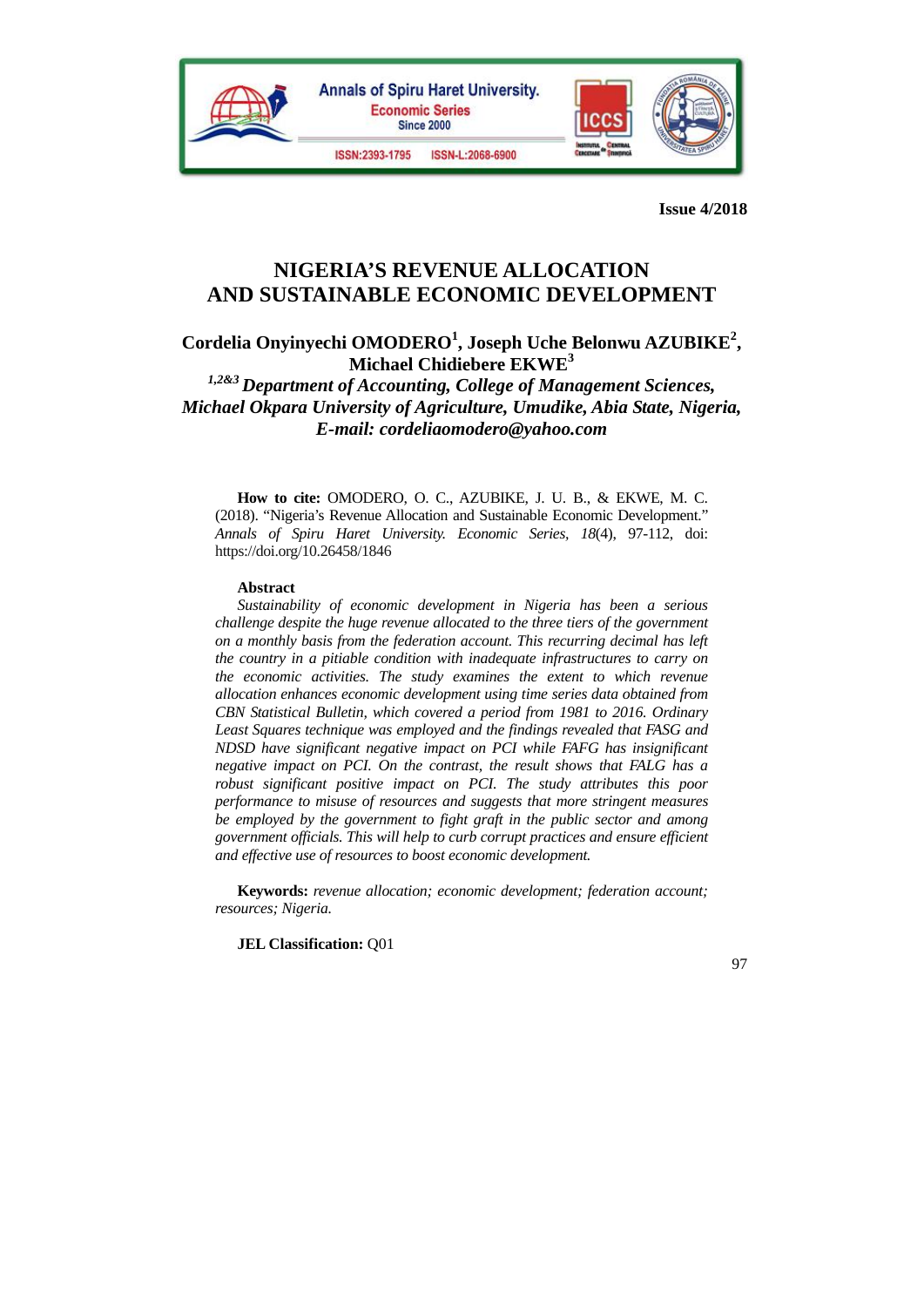

## *Introduction*

Revenue allocation has been referred to as the criteria, process and method of sharing a federation's financial resources among the various tiers of government in the federation in such a peaceful way that guarantees development, progress and enhances unity [NRMAFC, 1992]. Onu (1994) defined revenue allocation as the mechanism for the sharing of the country's financial resources among the different tiers of government in the federation, with the overall objective of enhancing economic growth and development, minimizing inter-governmental friction and promoting national unity. According to Ikeji (2011), revenue allocation has been described as a method(s) of sharing the centrally generated revenue among the different tiers of government and how the amount allocated to a particular tier is shared among its components. From the various definitions, it is pertinent to establish that revenue allocation is the distribution of a country's revenue among the various levels of government in such a manner that guarantees economic development. The definitions of NRMAFC (1992) and Onu (1994) have better described the focus of this study, which seeks to evaluate the impact of federation account allocation and internally generated revenue on economic development in Nigeria.

It is important to note that revenue allocation to the three tiers of the government is major for the economic development, which is also known as fiscal federalism [Ekpo, 2004]. Economic growth theories maintain that revenue allocation is meant to enhance economic development [Domar, 1946; Harrod, 1939; Romar, 1994; Solow, 1956; Swan, 1956]. Therefore, the revenue allocated to the Nigerian federating units is to carry out their various constitutional expenditure responsibilities that enhance economic development in the country [Dagwom, 2013]. However, this major aim of revenue allocation has not been achieved over the years. For several decades now, sustainable economic development has eluded the country due to mismanagement of revenue intended to be used to develop the country. The revenues allocated to the three tiers of the government for all these years have ended up in private pockets, thereby leaving the country underdeveloped. From 1981 to 2016 the study examined, revenue allocations to the federal government, state government, local government and Niger Delta States Derivation have been accounted to be N72,120.01B, N20,270.72B, N10,357.03B, N12,415.84B respectively (CBN Statistical Bulletin, 2016). These figures are not commensurate with the poor level of economic development witnessed in the country. The ugly situation has led to arms carrying and destruction of oil pipelines by the youths in the Niger Delta region of the country. There is lack of infrastructures and roads to boost business activities in all

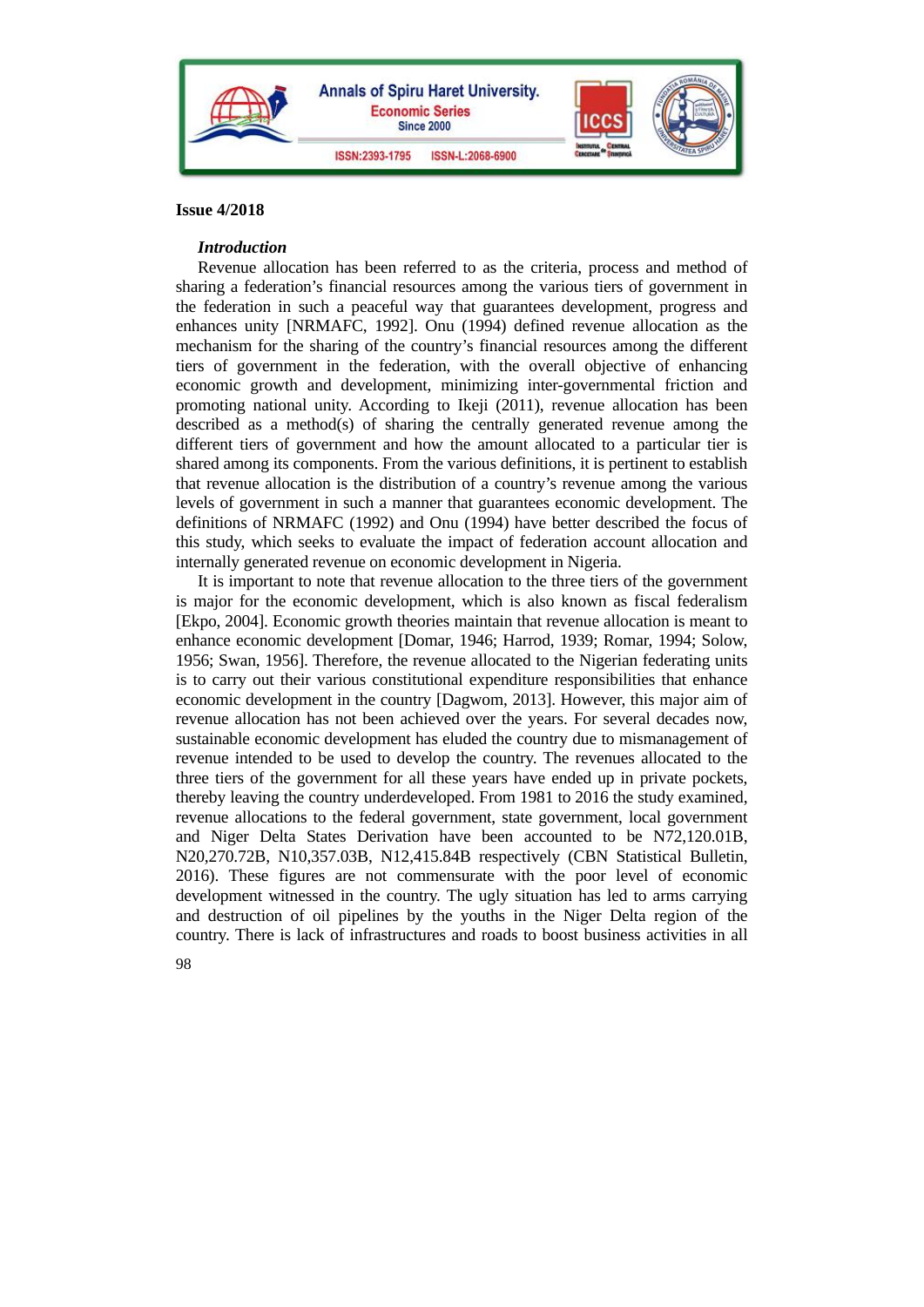

parts of the country, yet so much money is allocated to the three tiers of the government on a monthly basis both for recurrent and capital expenditure.

## **Objective of the Study**

The major objective of this study is to determine the impact of revenue allocation on economic development in Nigeria. The study specifically seeks to:

1. Examine the impact of revenue allocation to federal government (FAFG) on per capita income (PCI).

2. Investigate the influence of revenue allocation to state government (FASG) on per capita income (PCI).

3. Evaluate the effect of revenue allocation to local government councils (FALG) on per capita income (PCI).

4. Establish the impact of Niger Delta States Derivation (NDSD) allowance on PCI.

#### **Study Hypotheses**

To pursue the above study objectives, the following null hypotheses were formulated:

 $Ho_1$ : FAFG does not have significant impact on PCI.

Ho2: FASG does not significantly influence PCI.

Ho<sub>3</sub>: FALG does not affect PCI significantly.

Ho4: NDSD does not have significant impact on PCI.

#### *Literature review*

#### **Conceptual Review**

*Revenue Allocation in Nigeria* 

Revenues that flow into the federation account can be classified into oil and nonoil revenue. Under the oil revenue, we have: oil pipeline license fees; royalty on extraction of oil; rent of oil well and grounds; sale of petroleum and gas; penalty for gas flaring. The non-oil revenue includes: personal income tax; companies income tax; capital gains tax; withholding tax and all four forms of indirect taxes [ATSWA, 2009]. The statutory revenue allocation formula is the recognized and acceptable yardstick by which all revenue accruing to the federation account is to be distributed among the federal, state and local government councils and any other beneficiary as may be specified by law. This varies from time to time based on the terms and procedures as may be prescribed by law [ATSWA, 2009]. There are two major types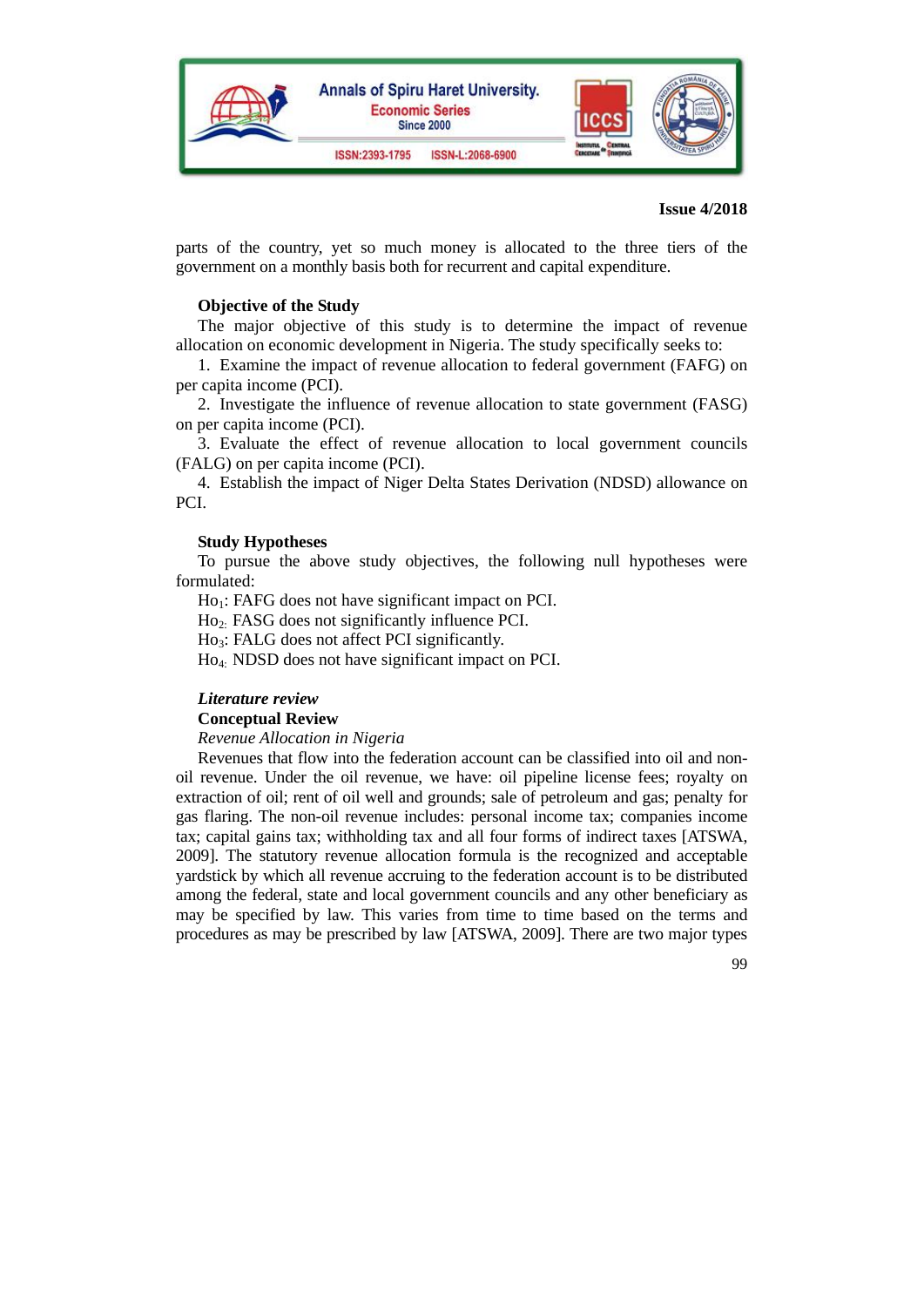

of revenue allocation formulas in Nigeria. The two are basic, the vertical allocation and horizontal allocation [Micaiah, 2015].

Vertical allocation formula (VAF). Vertical allocation refers to the sharing of the federation's revenue among the three tiers of government that make up the federation. Through vertical allocation method, the allocation that goes to the federal, state and local government is determined. VAF shows the percentage allocation to the three tiers of government. This formula is applied vertically to the total volume of disbursable revenue in the Federation account at a particular point in time.

Horizontal allocation formula (HAF). Horizontal allocation provides a platform for sharing revenue among states and how the states distribute the revenue among the various local governments, communities and towns within the states. The formula is applicable to states and local governments only [Micaiah, 2015]. According to Bashir (2008), it is possible to conclude that horizontal allocation formula is for intra-tier sharing amongst the 36 states and the 774 local governments in Nigeria.

## *Revenue Allocation Principles*

At this juncture, it is expedient to review the underlying principles of revenue allocation in Nigeria. Although, Nnamocha (2002) has asked: at what stage in the revenue allocation system is a principle used or asked for and why? These are questions and issues begging for an answer. However, the following principles have been identified by [Nnamocha, 2002; Ihe & Umeaka, 2006]:

1. Tax effort. By giving more allocations to states that make more effort to collect taxes due to them, this principle is thus used to motivate states to exploit their tax potential and capacities.

2. Population. This principle allows allocation of more resources to states/LGAs that are heavily populated than others. The argument here is that states with high population will also be enriched with human and natural resources and so deserves less allocation [Odigwe & Aibieyi, 2015].

3. Even development. To ensure even development and uniform progress, poorer states are given more revenue. This helps to spread economic growth and development. The principle also helps to reduce inequalities and imbalances.

4. Derivation. This principle states that regions/states that produce higher revenue to the federal government should receive a commensurate allocation. That is, the allocation of resources to them should be higher too. It was first recommended by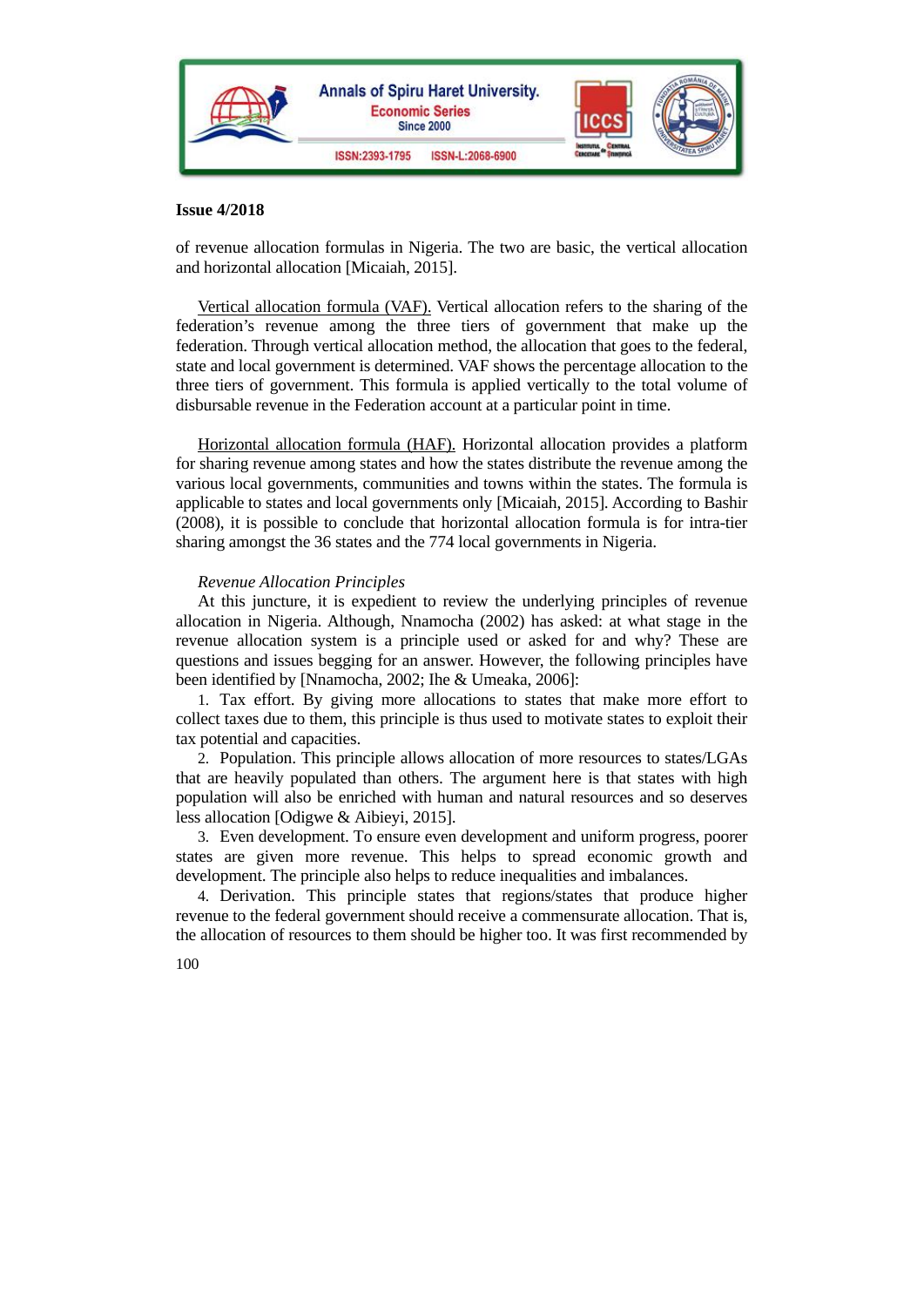

the various revenue allocation commissions set up in the past. Orluwene (2008) has also suggested that revenue sharing should be principally based on derivation. This basis will prompt all states to go back to their roots. That is, agricultural and cash crops growing for export. Then the dependence on oil revenue will be curtailed.

5. National interest. Allocation should be based on things that are of high social importance such as education and security which unite the country.

6. Equality of states. The principle advocates sharing of revenue equally among states despite the economic endowments in each state of the federation. This is because each state is expected and required to carry out certain level of responsibilities.

7. Principle of need. The level of need of every state should determine the revenue allocation to the state. This is supported by the recommendation of Hicks-Phillipson Commission (1951) and Raisman Commission (1957). For instance, some newly created states require more funds than the existing ones. This has been argued by Odigwe and Aibieyi (2015). Their reason is that no particular state has the most crucial need and so the principle of need is not beneficial if it is not based on population census.

8. Equality of access to development opportunities. This principle believes that allocation of revenue should be more in favour of those that are below certain level of development. This will enable them have to equal access to development and growth.

9. Independent revenue effort. This principle stresses on more allocation to states that are able to collect revenues due to them.

10.Continuity of government action. Subsequent revenue allocation is not expected to fall below the previous allocation. This is why revenue should be shared in such a manner that the central government will not have the problem of given less than the previous allocation.

11. Absorptive capacity. Revenue allocation is based on the ability of the states to make proper use of the revenue allocated to them. States that are economically advanced will not find it difficult to properly absorb any increase in revenue without wastages or fraud.

12.Land Area. The proportion of land occupied by the states also determines the revenue allocation. This principle does not make any economic impact especially in those areas that have Sahara deserts, where nobody lives. Most states like Lagos and Rivers State are heavily populated and should not be assessed by this principle, but rather the population due to migration of people from the rural area to the urban cities in search of jobs.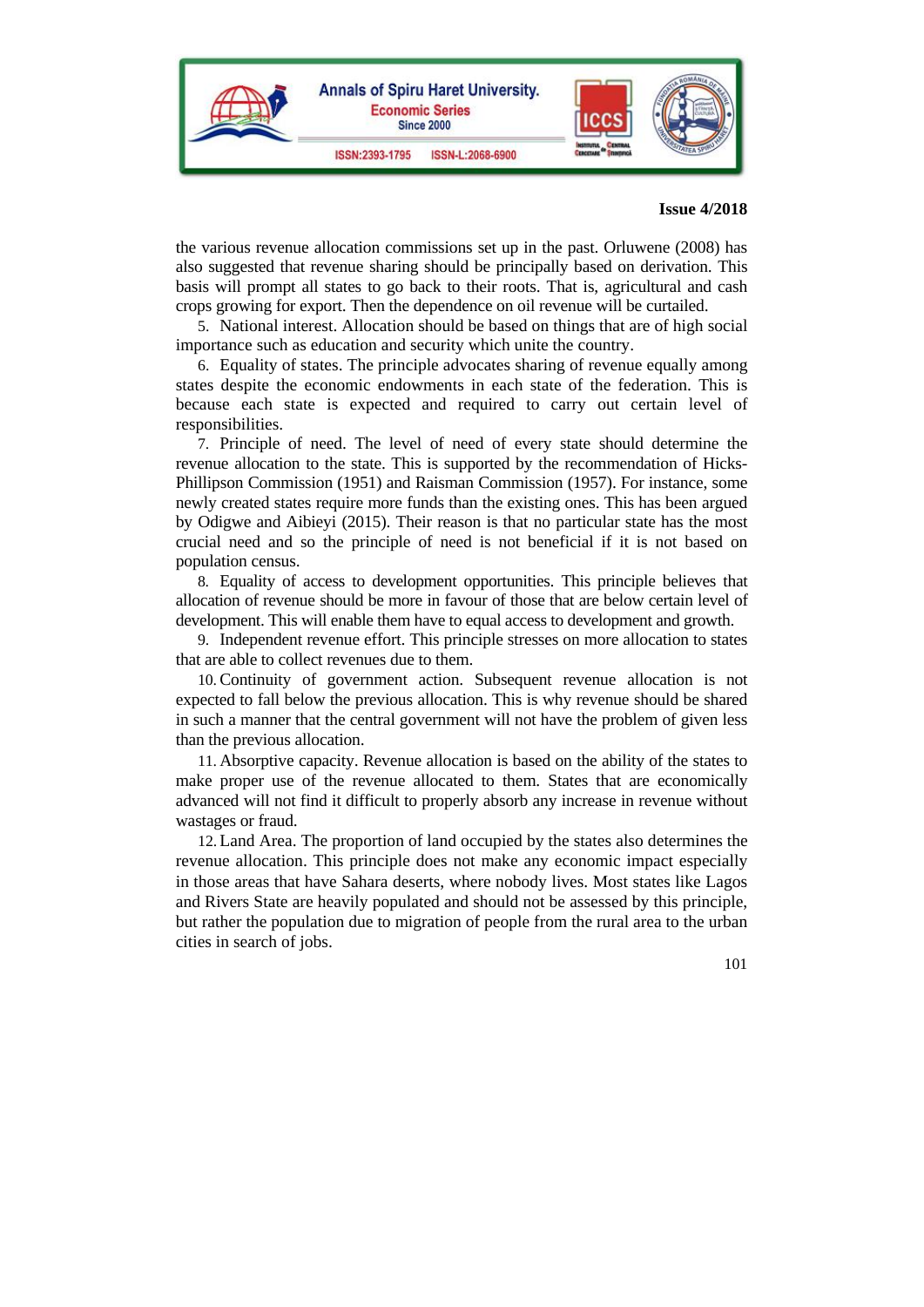

13. Principle of school enrolment. The principle suggests that the number of pupils in school in the state/LGA should be considered in resource allocation. This principle also has some issues, although education is a vital part of economic development. However, there are places where people refuse to be enrolled in schools, but prefer commercial trading, animal rearing and other forms of craft. In that case, school enrolment basis will not be fair to them.

14. Pupil of school age not in school. This principle stipulates that higher allocation should be given to the states with more pupils of school age that are not in school so as to enable such state/LGA to send them to school.

15. National minimum standard. Revenue allocation should be done with the primary aim of maintaining national minimum standard in all the states in the federation of Nigeria. This principle is in line with the recommendation of Dina Commission (1969). States that do not have certain levels of education and perhaps health services are to be allocated more revenue to meet up with the national minimum standard.

#### *Revenue Allocation Commissions/Committees in Nigeria*

There are recommendations and efforts from various revenue allocation commissions/committees established in Nigeria in the past and present to harmonize allocation issues, yet the fight for resource control is still not resolved.

1. Phillipson Commission (1946). This commission recommended the use of derivation and even development as criteria for the distribution of revenue. By derivation, the commission means each unit of government would receive from the central budget the same portion it has.

2. Hicks-Phillipson Commission (1951). This commission recommended need, derivation, independent revenue or fiscal autonomy and national interests as the criteria for revenue sharing.

3. Chicks commission (1953). The commission recommended derivation.

4. Raisman Commission (1957). It recommended need, balanced development and minimum responsibility. Percentage division of 40% to the north, 31% to the east, 24% to the west and 5% to Southern Cameroon.

5. The Binns Commission (1964). This commission rejected the principles of need and derivation. In their place, it proposed regional financial comparability and percentage division of 42% to the north, 30% to the east, 20% to the west and 80% to the mid-west.

102 6. Dina Commission (1969). It recommended national minimum standards, balanced development in the allocation of the state's joint account and basic need.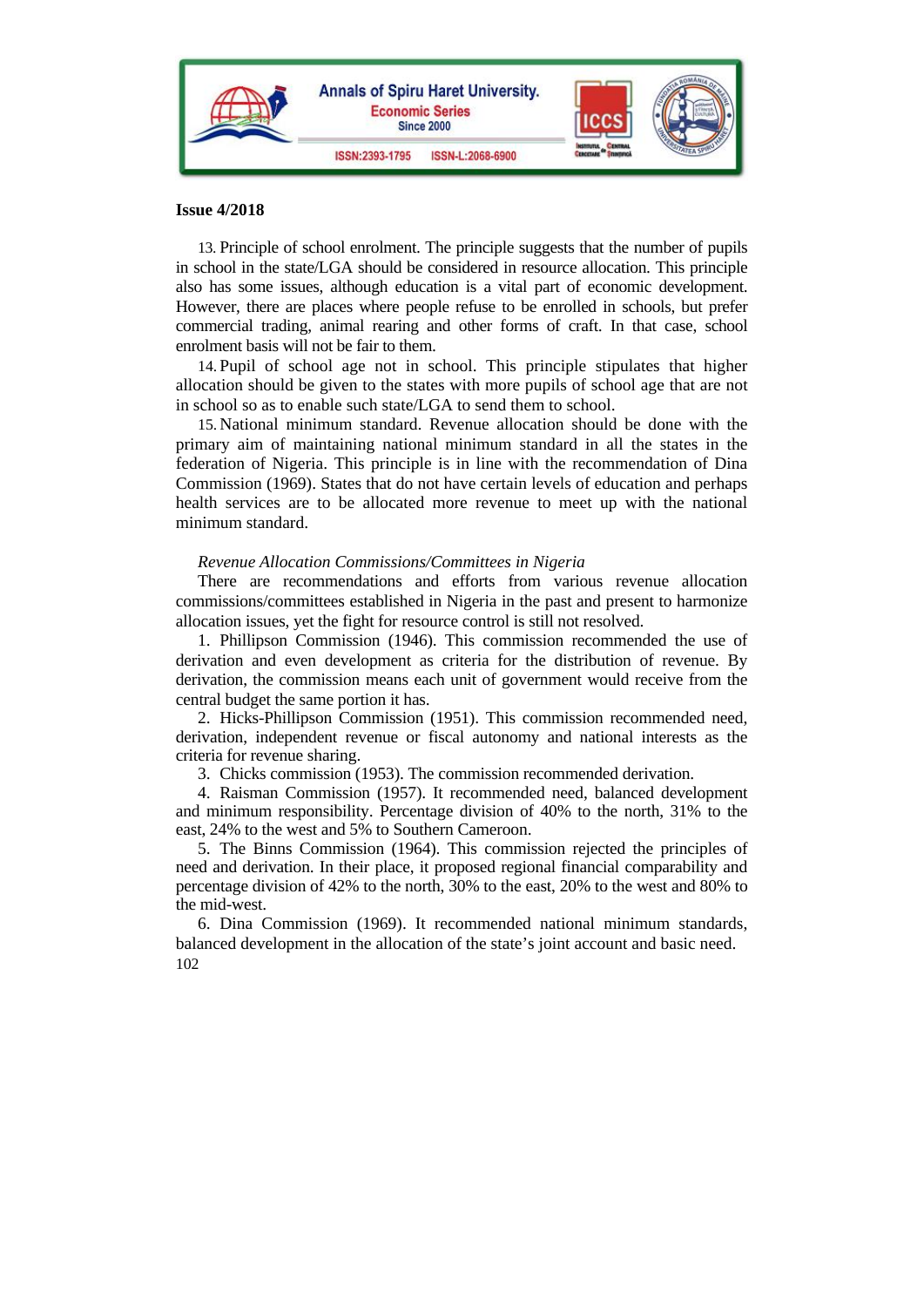

7. Aboyade Technical Committee (1977). The committee recommended revenue sharing among the three tiers of government in the following order: Federal (53%), States (30%), Local Governments (10%) and Special Fund (7%). The committee also recommended the sharing among states to be based on the following principles: national minimum standard for national integration (22%), equality of access to development opportunities (25%), absorption capacity (20%), fiscal efficiency (15%) and independent revenue effort (18%).

8. Okigbo Committee (1980). This committee suggested that the revenue sharing percentages for the three tiers of government should be as follows: Federal (53%), States (30%), Local Governments (10%) and Special Fund (7%). Percentages to the state are based on the following principles: population (4%), equality (4%), social development (15%) and internal revenue effort (5%).

9. Danjuma Commission (1988). The commission recommended percentages be as follows: Federal (50%), States (30%), Local Government (15%) and (5%) for Special Fund.

10. RMAFC (1989). The establishment of Revenue Mobilization Allocation and Fiscal Commission was the way the federal government tried to resolve all revenue allocation issues. RMAFC is empowered by the Constitution to disburse revenue from the federation account, review the allocation formula as need arises, act on advisory capacity to the federal, state and local governments on how to generate and efficiently utilize revenue, determine suitable remuneration for political office holders and also perform other functions that may be required by law from the commission [Arowolo, 2011].

#### *Per Capita Income*

Olaoye and Adedeji (2017) described per capita income as the amount of money earned per person in a country. It measures the standard of living and quality of life of an individual person in a country. Per capita income is the total national income (GDP) divided by the number of people in the nation [Farlex, 2018]. It measures the income earned per person in a given area (city, region, county, etc.) in a specified year. It is calculated for a country by dividing the country's total national income (GDP) by its total population. It includes children and non-working population which serves as an indicator of a country's living standards (Business Dictionary, 2017). According to World Bank (2017) Per Capita, GDP is gross domestic product divided by midyear population (that is population as of 1 July for the same year). It means GDP per person. It is an important indicator of economic performance and shows the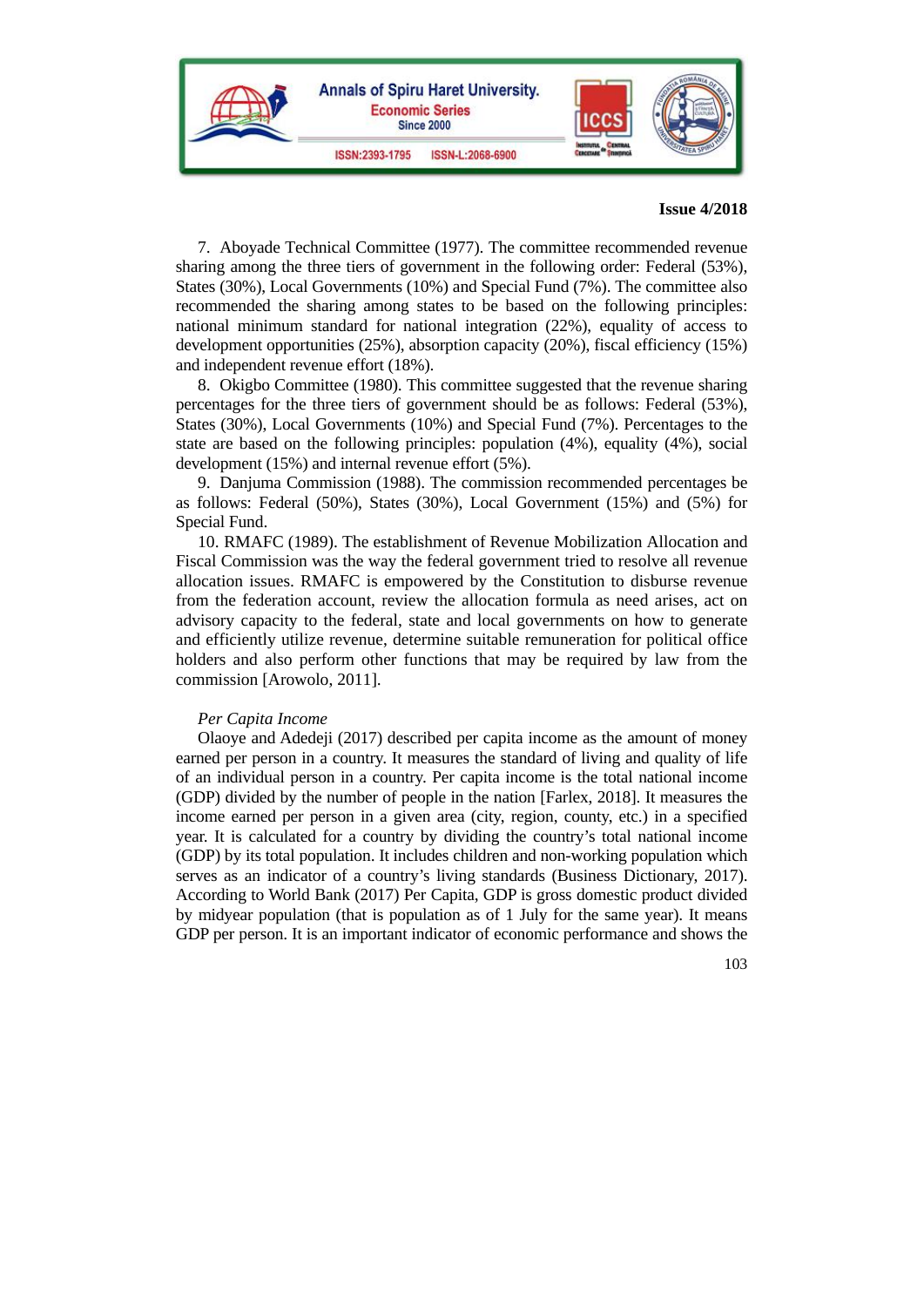

average living standard and economic wellbeing of a country [Focus Economics, 2017]. A rise in per capita GDP signals growth in the economy and tends to reflect an increase in productivity. A higher per capita GDP is equal to a higher standard of living [Investopedia, 2017]. Gross National Income (GNI) per capita is a GNI divided by midyear population. GNI is the sum of value added by all resident producers plus any product taxes (less subsidies) not included in the valuation of output plus net receipts of primary income (compensation of employees and property income) from abroad [World Bank, 2017]. Therefore, it is believed that economic growth of a nation should be truly reflected in the increase in per capita income of individual persons in the country [Olaoye and Adedeji, 2017].

## **Theoretical Review**

This study reveals an endogenous economic growth theory studied by  $-$  the author – Roma (1994). The theory advocates all government policies that encourage economic development and growth which include revenue allocation to the various levels of the government. In Nigeria, revenue allocation is in the way and manner in which fiscal decentralization is practiced to boost economic growth and development across the 36 states of the federation including the Federal Capital Territory, Abuja.

The revenue distribution is usually aimed at making resources available to the different levels of the government to pursue expenditure responsibilities within their jurisdiction which will result to a collective and sustainable economic development within the country as a whole.

## **Empirical review**

Faridi (2011) carried out a study on the contribution of fiscal decentralization to economic growth in Pakistan. The study covered the period of 1972 to 2009 and the ordinary least squares estimation was employed for the analysis. At the time of the study, other factors to measure economic growth in Pakistan were not substantial except fiscal decentralization indicators of revenue and expenditure functions. The dependent variable was the Gross Domestic Product while the independent variables used were the revenues and expenditures of the government. All variables were expressed in million rupees. The data sources include Pakistan Economic Survey (various issues), hand book of statistics on Pakistan economy (2005) and fifty years of Pakistan Statistics. The result of the study indicated that both revenue and expenditures of government as measure of fiscal decentralization had positive association with the economic growth. The paper also found a positive and

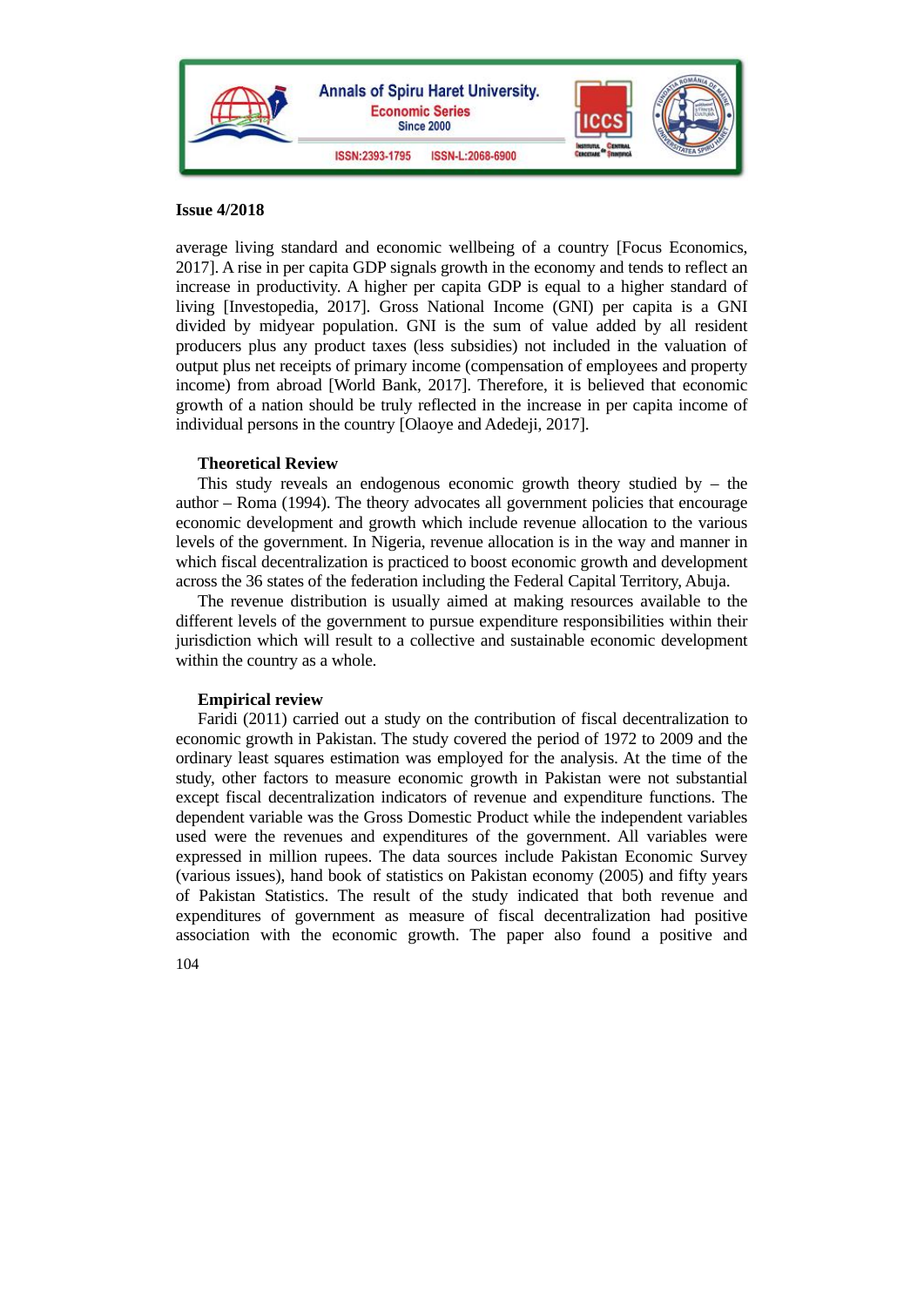

significant impact of fiscal decentralization on economic growth. Based on the empirical result, the study suggested that provincial and local level governments should be given more autonomy and authority in fiscal matters in Pakistan.

Usman (2011) researched on revenue allocation formula and its impact on economic growth process in Nigeria. He focused on the effect of revenue allocation formula adopted on economic growth and development in Nigeria for the period spanning from 1960-2010. The dependent variable used is the real gross domestic population growth rate while the independent variables are the growth rate of share of federal, state, local governments and inflation rate. The statistical tools employed were ordinary least squares method and correlation coefficient to estimate its properties and measure the goodness of fit of the regression line. However, the result showed that the share of local and federal governments from the federation account contributed to the economic growth process in Nigeria, while the share of state governments from the federation account did not perform as expected.

Dagwom (2013) investigated revenue allocation and economic development in Nigeria: an empirical study. The study specifically examined the impact of revenue allocation to the three tiers of government on the real gross domestic product in Nigeria using time series data covering the period of 1993 to 2012. The dependent variable used for the study was the Real GDP, while the independent variables include revenue allocation from the federation account to the Federal Government, State Government and Local Government Councils. Stationarity test of the variables was conducted using Augmented Dickey Fuller unit root test while Johansen Cointegration test was used to test long run relationship. The regression result revealed that revenue allocation to the federal government has a 0.06% impact on economic growth while the revenue allocation to the local governments increases economic growth by 0.34% which is far higher than that of the federal government. The result of the revenue allocation to the state government showed negative effect of -0.13% on economic growth.

 Ojide and Ogbodo (2015) carried out a study on the federation account allocation in Nigeria: implication for growth. The paper considered whether there is statistical growth evidence of federal government's allocation share (FGAS), state governments' allocation share (SGAS) and state governments' internally generated revenue in Nigeria. The time series data employed covered the period of 1970 – 2009. Distributed lag model was used to analyze the relationship between allocations (federal and state governments) and economic growth. The gross domestic product is expressed as a function of the revenue allocation to federal, state and state internally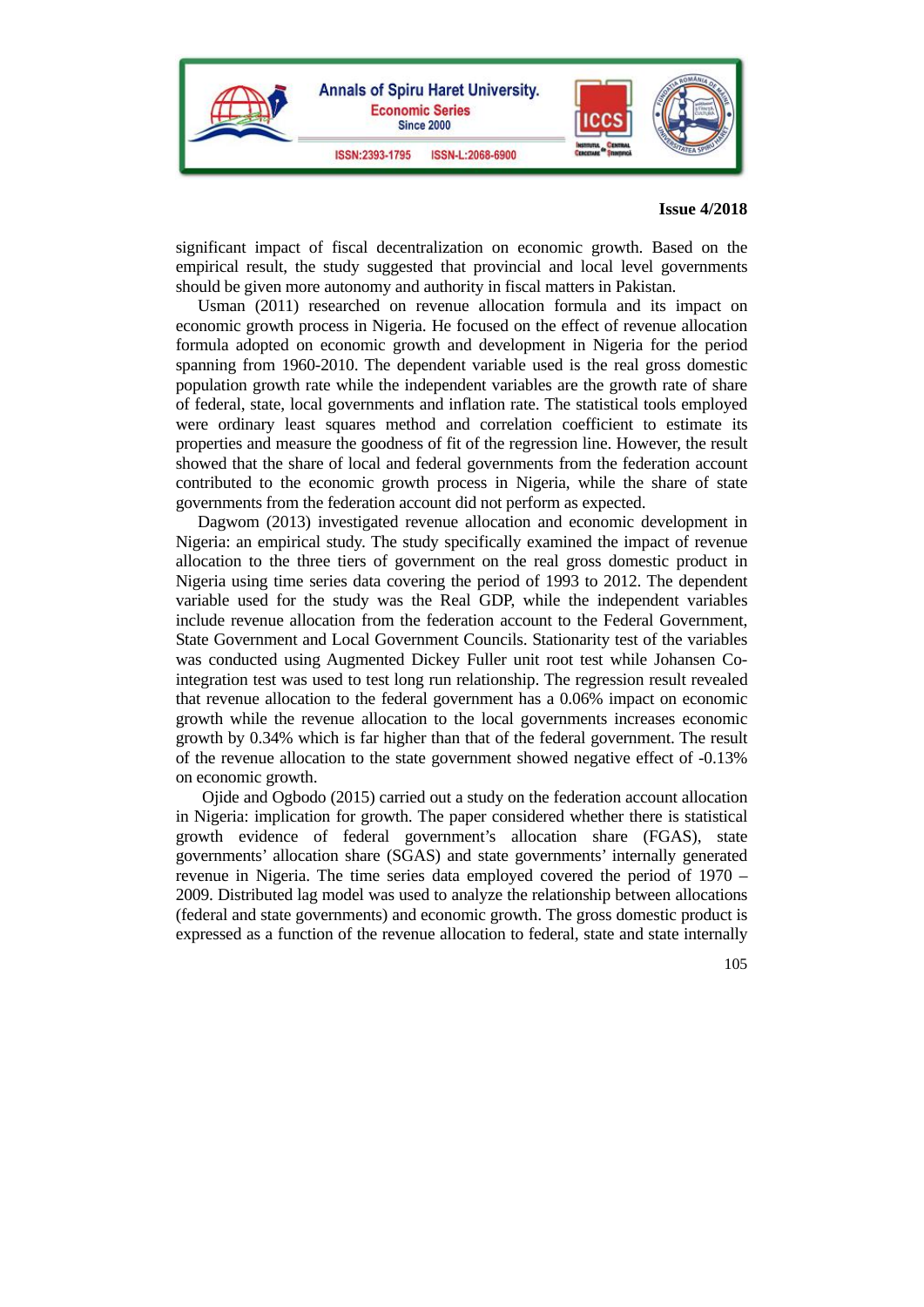

generated revenue. The regression result showed that the federal government allocation share and the state governments' internally generated revenue (0.55% and 0.17% respectively) have positive and significant association with the economic growth, while the state governments' allocation share has a negative and significant relationship with the growth  $(-0.64%)$ . The result of this study suggests that state governments' allocation share has a negative impact on the economic growth.

Ohiomu and Oluyemi (2017) researched the fiscal federalism and economic growth nexus: empirical evidence from Nigeria. The study made use of Cointegration diagnostics tests and Error Correction Model (ECM) on E-Views 8. Time series data used were gathered from CBN statistical bulletin and spanned from 1984 – 2015. The dependent variable identified in this study was the Real Gross Domestic Product, while the revenue allocation to the federal, state and local governments served as the explanatory variables. The result of the study revealed that revenue allocation to state government increases economic growth by 0.26% which shows a positive effect on economic growth. In other words revenue allocation to state governments contributed to economic growth in Nigeria. Revenue allocation to federal government showed a minute increase of 0.001% to the economic growth despite the share given to it for national projects and general economic development. The result on the allocation to the local government revealed a negative effect of - 0.03%. The study suggested a review of the current revenue sharing formula which should be centered on responsibilities of each tier of the government.

## **Gap in Literature**

The current study covered a period from 1981 to 2016 and included, among the independent variables, the derivation allowance which is given to Niger Delta States as a way of complying with the derivation principle and compensating the states as contained in section 162(2) of the 1999 Constitution of the Federal Republic of Nigerian. The study adopted per capita income (PCI) as an economic indicator to measure sustainable economic development as against the usual real gross domestic product (RGDP) used by other scholars mentioned above.

## *Methodology*

The study made use of ex-post facto and descriptive research designs. The reasons underlying the adoption of these two research designs are that the research data are all historical in nature which implies that they were already in existence as at the time of this study (ex-post facto). The descriptive research design availed the

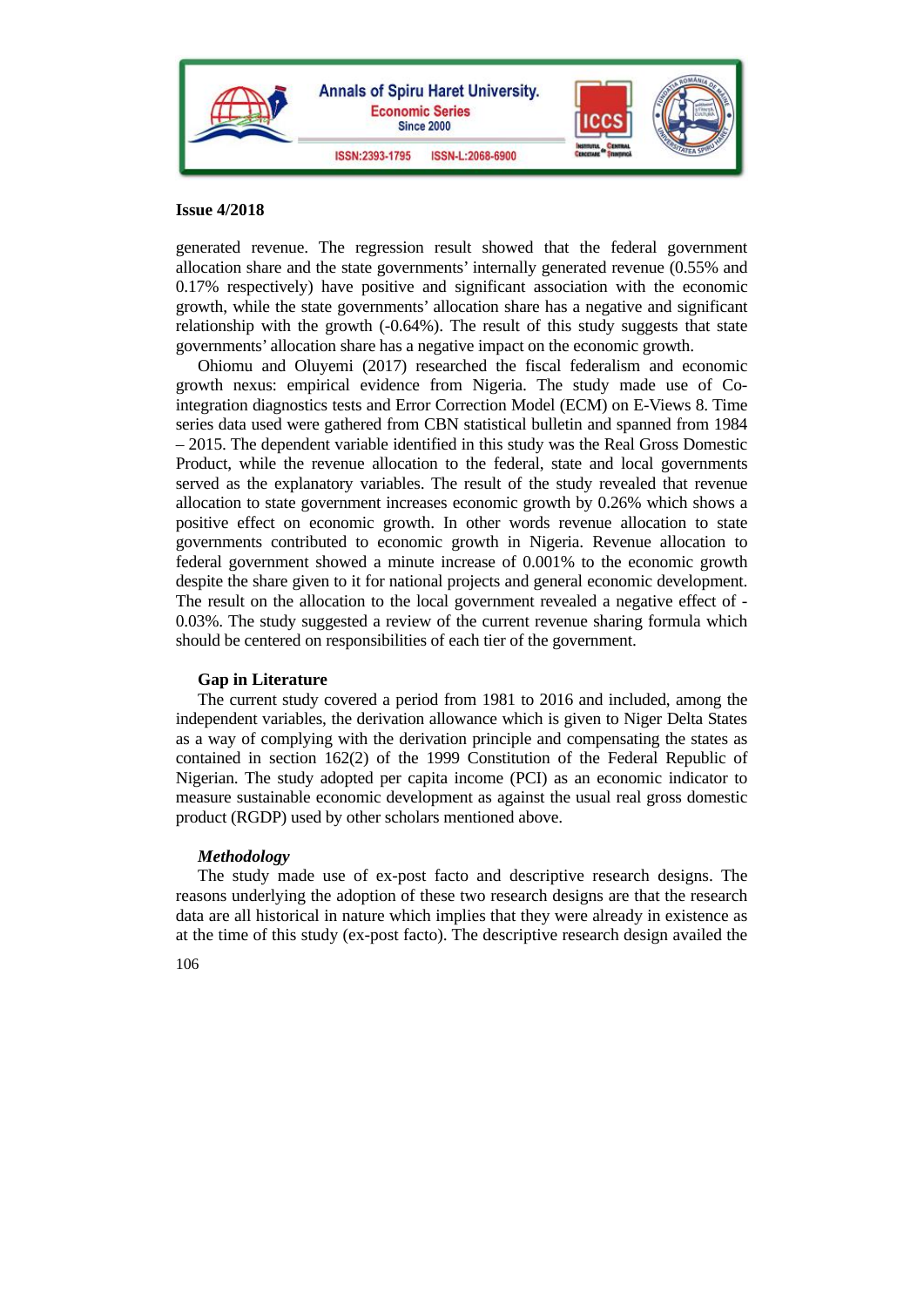

opportunity to numerically collect the data and statistically analyzed them to arrive at the results which serve as empirical evidences in this field of study. All data on PCI (dependent variable), FAFG, FASG and FALG (independent variables) were gathered from the CBN Statistical Bulletin, 2016 edition. The study made use of Augmented Dickey Fuller Unit root testing to establish stationarity of data to avoid spurious regression result. Ordinary Least Squares (OLS) method was used to perform the multi-regression analysis with the aid of e-views version 9.

The model adopted for the study is specified below:

## $Y_3 = \alpha + \beta 1X_1 + \beta 2X_2 + \beta 3X_3 + \beta 4X_4 + \mu i$  (9)

| Where:  |     |                                                                                                                                                                          |
|---------|-----|--------------------------------------------------------------------------------------------------------------------------------------------------------------------------|
| $Y_3 =$ |     | <b>PCI</b>                                                                                                                                                               |
| $X =$   |     | determinant of economic development                                                                                                                                      |
| $X1 =$  |     | FAFG                                                                                                                                                                     |
| $X2 =$  |     | FASG                                                                                                                                                                     |
| $X3 =$  |     | <b>FALG</b>                                                                                                                                                              |
| $X4 =$  |     | <b>NDSD</b>                                                                                                                                                              |
| β       | $=$ | determines the relationship between the independent variable X                                                                                                           |
| μi      |     | and the dependent or gradient/slope of the regression measuring<br>the amount of the change in Y associated with a unit change in X.<br>normally distributed error term. |
|         |     |                                                                                                                                                                          |

## *Data Analysis and Interpretation of Results*

Dependent Variable: Per Capita Income (PCI). Independent Variables: FAFG, FASG, FALG and NDSD.

The descriptive statistics of the model on table 1 shows that the standard deviation of the distribution in PCI and FAFG is a lower spread and are below the mean, while the rest of the variables have a wider spread which is above the mean. The implication is that, the higher the dispersion or variability, the greater the magnitude of the deviation from the mean value. Standard deviation is only a mathematical tool that helps determine how far the values of data are spread above and below the mean. The skewness in FAFG is negative, but the other variables are moderately and positively skewed. The implication is that the negative skewness in FAFG might give room for extremely negative occurrence of economic situations. The distribution in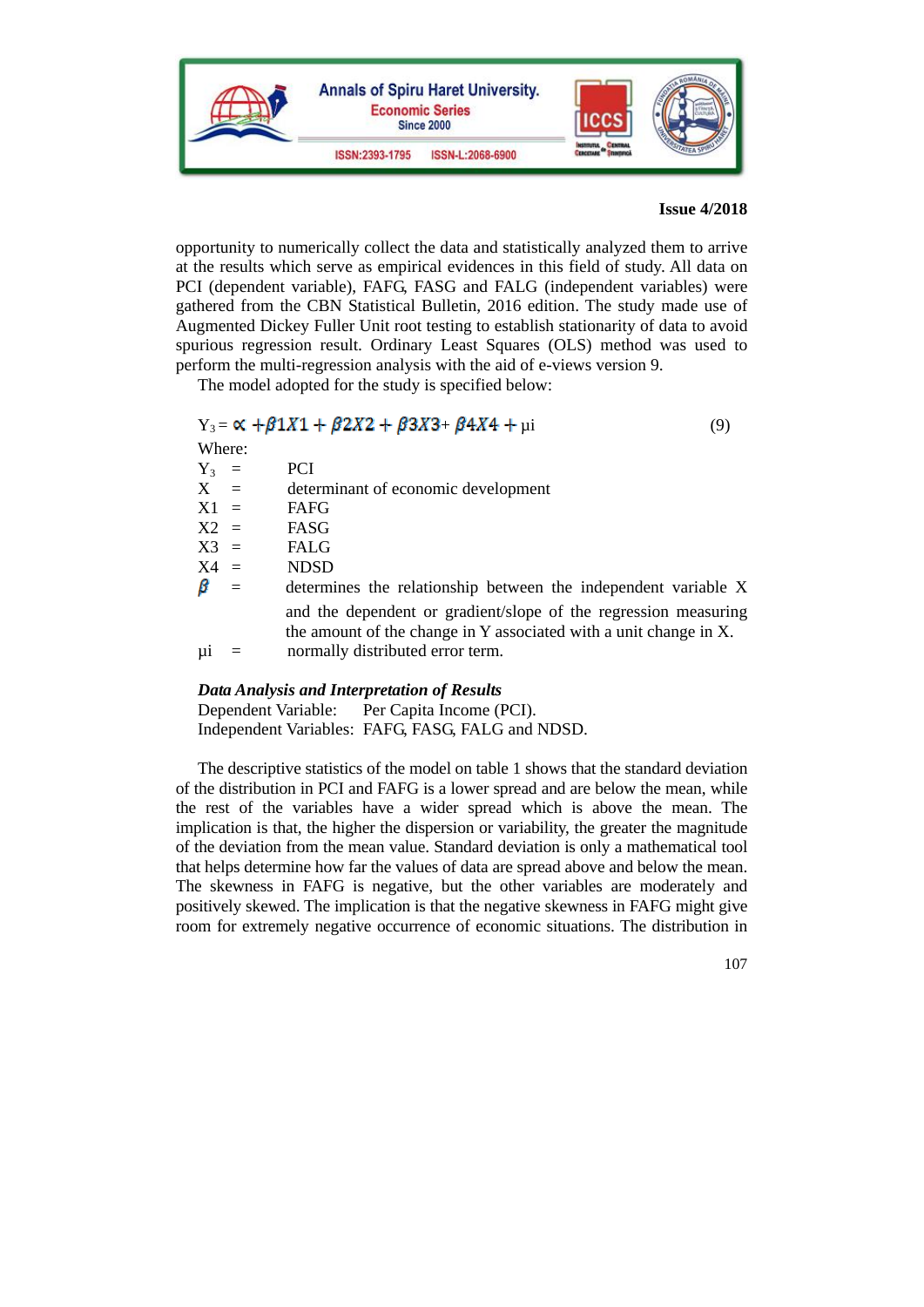

NDSD is the only one that is greater than 3, which suggests more values than the normal distribution and could lead to extreme positive or negative economic outcomes.

|                 | $P\overline{CI AT} 1^{ST}$ |                   | FASG AT 2 <sup>ND</sup> | $NDSD AT 2^{ND}$ |                   |
|-----------------|----------------------------|-------------------|-------------------------|------------------|-------------------|
|                 |                            | <b>LOGFAFG AT</b> |                         | <b>FALG AT</b>   |                   |
|                 | <b>DIFFERENCE</b>          | $1^{ST}$          | <b>DIFFERENCE</b>       | <b>LEVEL</b>     | <b>DIFFERENCE</b> |
|                 |                            | <b>DIFFERENCE</b> |                         |                  |                   |
| Mean            | 250951.6                   | 5.925880          | 563.0756                | 287.6953         | 344.8844          |
| Median          | 213241.5                   | 5.953927          | 84.86500                | 37.23500         | 22.50000          |
| Maximum         | 385227.6                   | 8.928023          | 2122.920                | 1125.080         | 1638.000          |
| Minimum         | 173011.9                   | 2.282382          | 2.720000                | 0.000000         | 0.000000          |
| Std. Dev.       | 71878.01                   | 2.390014          | 707.0765                | 372.0361         | 501.4575          |
| <b>Skewness</b> | 0.728329                   | $-0.219547$       | 0.956978                | 0.968926         | 1.453453          |
| Kurtosis        | 1.929100                   | 1.525501          | 2.503586                | 2.523030         | 3.984054          |
|                 |                            |                   |                         |                  |                   |
| Jarque-Bera     | 4.903022                   | 3.550428          | 5.864482                | 5.974160         | 14.12770          |
| Probability     | 0.086163                   | 0.169447          | 0.053278                | 0.050435         | 0.000855          |
|                 |                            |                   |                         |                  |                   |
| Sum             | 9034257.                   | 213.3317          | 20270.72                | 10357.03         | 12415.84          |
| Sum Sq. Dev.    | $1.81E + 11$               | 199.9258          | 17498500                | 4844380.         | 8801086.          |
|                 |                            |                   |                         |                  |                   |
| Observations    | 36                         | 36                | 36                      | 36               | 36                |

## **Table 1. FAA and PCI Descriptive Statistics**

Source: Researcher's Computation, 2018.

From table 2 above, the correlation (R) of 96.14% (Square root of R-squared) is an indication that PCI and the predictor variables have a strong positive relationship. R-squared of 92.43% signifies the magnitude to which the predictor variables could explain the changes in the PCI. To that effect, it is notable that up to 7.57% could not be accounted for by the factors captured in the model. The Durbin-Watson of 1.44 is within the acceptable limit based on the rule of thumb.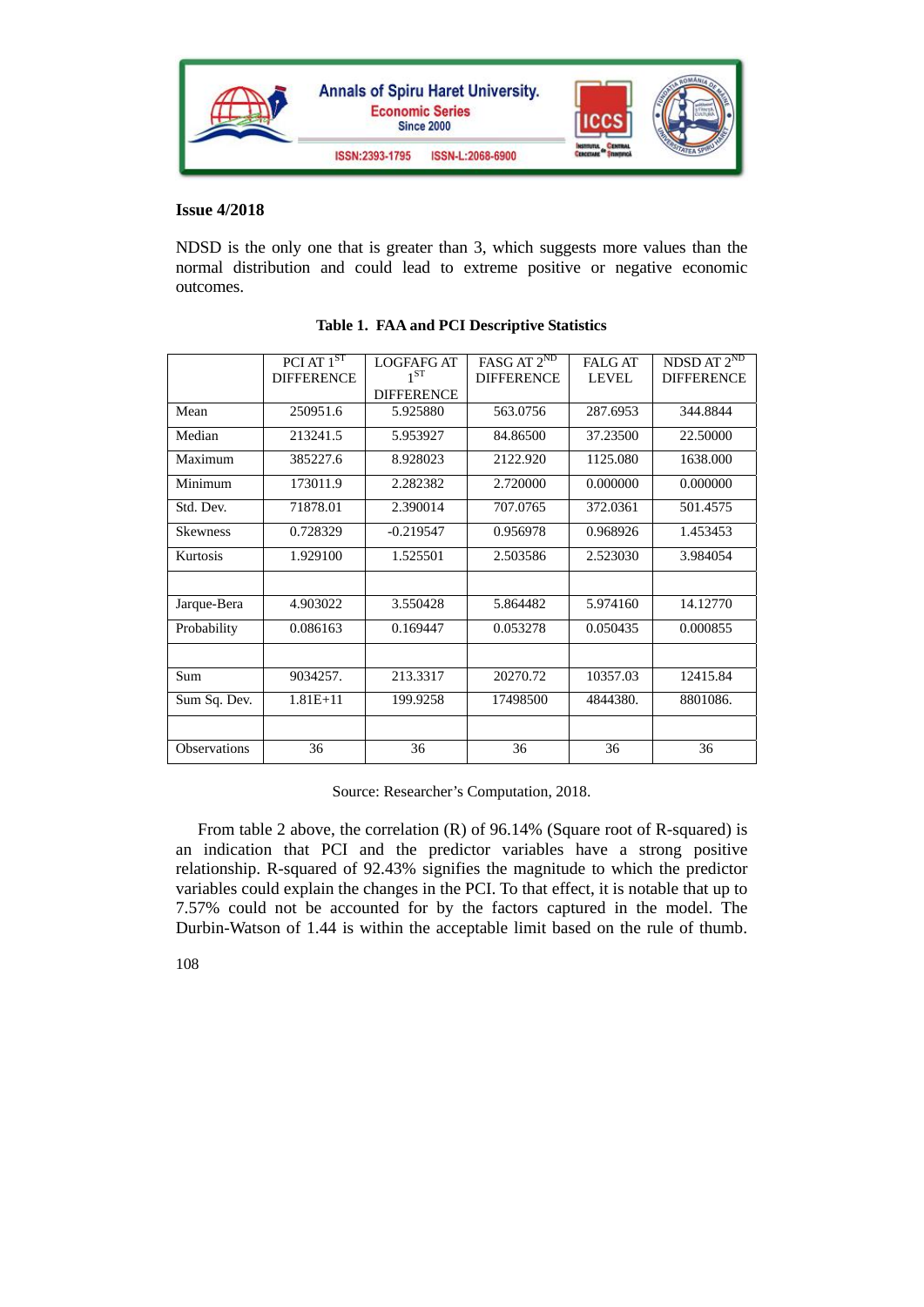

The regression result on table 1 reveals that F-statistics is 94.63019 with the pvalue of 0.0000 < 0.05 and is statistically significant and robust. This implies that the revenue allocation to the three tiers of the government and the derivation allowance collectively and jointly impact on PCI positively and significantly.

| Dependent Variable: PCIAT1STDIFFRNCE |              |                       |             |          |  |  |  |
|--------------------------------------|--------------|-----------------------|-------------|----------|--|--|--|
| Method: Least Squares                |              |                       |             |          |  |  |  |
| Date: 06/20/18 Time: 13:07           |              |                       |             |          |  |  |  |
| Sample: 1981 2016                    |              |                       |             |          |  |  |  |
| Included observations: 36            |              |                       |             |          |  |  |  |
|                                      |              |                       |             |          |  |  |  |
| Variable                             | Coefficient  | Std. Error            | t-Statistic | Prob.    |  |  |  |
|                                      |              |                       |             |          |  |  |  |
| LOGFAFGAT1STDIFFERENCE               | $-5563.493$  | 2767.586              | $-2.010233$ | 0.0532   |  |  |  |
| <b>FASGAT2NDDIFFERENCE</b>           | $-108.2019$  | 50.91706              | $-2.125062$ | 0.0417   |  |  |  |
| <b>FALGATLEVEL</b>                   | 478.5012     | 100.8886              | 4.742867    | 0.0000   |  |  |  |
| NDSDAT2NDDIFFERENCE                  | $-48.96020$  | 20.85055              | $-2.348149$ | 0.0254   |  |  |  |
| $\mathcal{C}$                        | 224069.1     | 12736.78              | 17.59228    | 0.0000   |  |  |  |
|                                      |              |                       |             |          |  |  |  |
| R-squared                            | 0.924302     | Mean dependent var    |             | 250951.6 |  |  |  |
| Adjusted R-squared                   | 0.914534     | S.D. dependent var    |             | 71878.01 |  |  |  |
| S.E. of regression                   | 21013.20     | Akaike info criterion |             | 22.87194 |  |  |  |
| Sum squared resid                    | $1.37E + 10$ | Schwarz criterion     |             | 23.09187 |  |  |  |
| Log likelihood                       | $-406.6948$  | Hannan-Quinn criter.  |             | 22.94870 |  |  |  |
| F-statistic                          | 94.63019     | Durbin-Watson stat    |             | 1.442820 |  |  |  |
| Prob (F-statistic)                   | 0.000000     |                       |             |          |  |  |  |
|                                      |              |                       |             |          |  |  |  |

## **Table 2. FAA and PCI Regression Result**

Source: Researcher's Computation, 2018.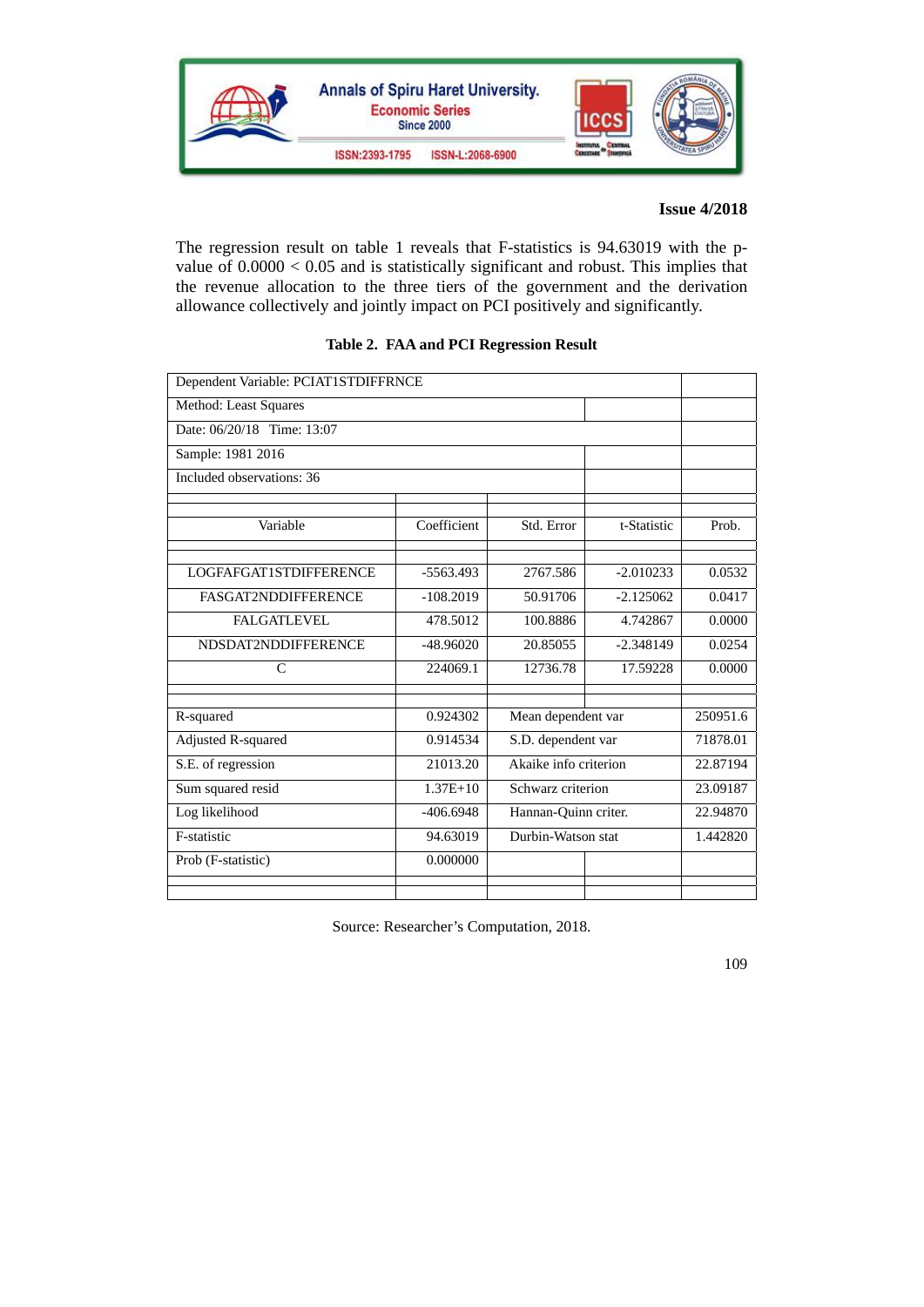

## **Test of Hypothesis**

The earlier study hypothesized that revenue allocation to the three tiers of the government and the derivation allowance to the Niger Delta States do not have significant impact on PCI. The t-statistics for all the independent variables provide evidence that the FASG and NDSD have significant negative impact on PCI, while FAFG has insignificant negative impact on PCI. Therefore, the  $Ho_1$ ,  $Ho_2$  and  $Ho_4$ have been accepted and the alternative rejected. On the contrast, the result shows that FALG has a robust significant positive impact on PCI. Thus, Ho<sub>3</sub> has been rejected and the alternative which stated otherwise accepted. This result is in agreement with the findings of Dagwom (2013), Ojide & Ogbodo (2015), Usman (2011), but conflicts with Ohiomu & Oluyemi (2017) who found that FALG had negative influence on the economy.

## *Conclusion and Recommendation*

From the regression result of this study, the revenue allocation to federal and state reflected insignificant and significant negative impact on per capita income respectively. The derivation allowance to the Niger Delta States equally has significant negative impact on per capita income. Revenue allocation to the local government showed significant positive impact confirming the fact that government at the local levels are better positioned to meet the needs of the people since it is closer to the people than the federal government. Therefore, the study recommends more revenue allocation to the local government councils since they are closer to the people and are in the best position to boost economic through attending the infrastructural needs that are glaring to them. The study is also suggesting more stringent measures in dealing with corrupt practices in the government system, which will guarantee efficient and effective use of resources to achieve the economic goals.

## **References**

- 1. Arowolo, D. (2011). "Fiscal Federalism in Nigeria: Theory and Dimensions." *Afro Asian Journal of Social Sciences,* 2(22), 1-21.
- 2. ATSWA (2009). *Public Sector Accounting.* Accounting Technicians Scheme (West Africa). Second Edition. ABWA Publishers.
- 3. Bashir, K. A. "The Mechanisms of Revenue Allocation: Understanding the Need for Effective Data Collection and Management." Workshop Paper, 2008.
- 4. Business Dictionary (2017). "What Is Per Capita Income?" www.businessdictionary.com/. Retrieved: January 4, 2018.

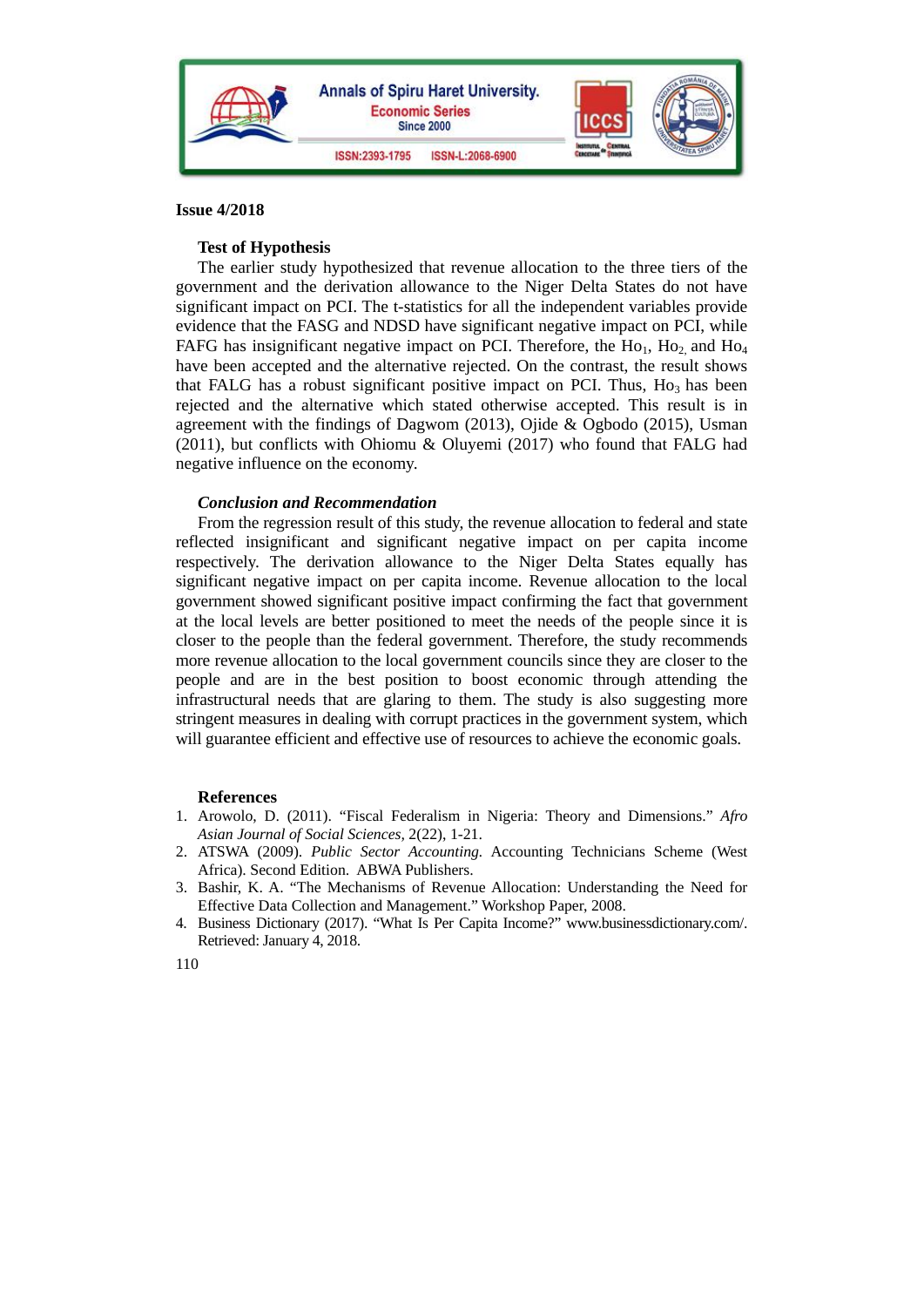

- 5. Central Bank of Nigeria. *CBN Statistical Bulletin*. Abuja, Nigeria, 2016.
- 6. Dagwom, Y. D. (2013). "Revenue Allocation and Economic Development in Nigeria: An Empirical Study." *SAGE Open.* July-September, pp. 1-7.
- 7. Domar, E. *Essays in the Theory of Economic Growth*. New York, NY: Oxford University Press, 1957.
- 8. Ekpo, A. H. *Intergovernmental fiscal relations: The Nigerian experience*. Paper presented at the  $10<sup>th</sup>$  anniversary of the Financial and Fiscal Commission of South Africa, Cape Town International Convention Centre, Cape Town, South Africa, August 10-12, 2004.
- 9. Faridi, M. Z. (2011). "Contribution of Fiscal Decentralization to Economic Growth: Evidence from Pakistan." *Pakistan Journal of Social Sciences* (PJSS), 31(1), 1-13.
- 10. Farlex, Inc. (2018). Per capita income. *TheFreeDictionary.com*. Retrieved October 19 2018 from https://acronyms.thefreedictionary.com/per+capita+income
- 11. Focus Economics (2017). *What Is GDP Per Capita?* https://www.focus.economics.com/. Retrieved: January 2, 2018.
- 12. Harrod, R. F. (1939). "An Essay in Dynamic Theory." *The Economic Journal,* 49(193), 14-33. Doi: 10.2307/2225181. JSTOR.
- 13. Ihe, N. J., & Umeaka, E. C. *Public Sector Accounting and Finance (The Nigerian Perspective).* Peace Publishers Limited, Owerri, Nigeria, 2006.
- 14. Ikeji, C. C. (2011). "Politics of Revenue Allocation in Nigeria: A Reconsideration of Some Contending Issues*.*" *Sacha Journal of Policy and Strategic Studies,* 1(1), 121-136.
- 15. Investopedia (2017). *Real Gross Domestic Product (GDP).* Investopedia, LLC. Retrieved on: December, 20 from: https://www.investopedia.com/.
- 16. Micaiah, W. (2015). *Nigerian Government Revenue Allocation.* Statisence. https://www.slideshare.net/statisense/nigerian-government-revenue-allocation. Retrieved July 31, 2017.
- 17. National Revenue Mobilization, Allocation and Fiscal Commission (1992). *Revenue Allocation. Notes on the Role and Activities of the NRMAFC,* presented at the National seminar on Revenue mobilization for states and local governments, Enugu April 21-23.
- 18. Nnamocha, P. N. *Public Finance for a Developing Economy: The Nigerian Application.*  Bon Publisher Owerri, Imo State, Nigeria, 2002.
- 19. Odigwe, D. A., & Aibieyi, S. (2015). "Fiscal Federalism and Development in Nigeria." *Public Policy and Administration Research*, 5(7), 36-44.
- 20. Ohiomu, S., & Oluyemi, S. A. (2017). "Fiscal Federalism and Economic Growth Nexus: Empirical Evidence from Nigeria." *International Journal of Economics, Commerce and Management United Kingdom*, 5(2), 131-146.
- 21. Ojide, M. G., & Ogbodo, J. C. (2015). "Federation Account Allocation in Nigeria: Implication for Growth. " *Journal of Poverty, Investment and Development,* 7, 8-11.
- 22. Olaoye, F. O., & Adedeji, Q. A. (2017). "Performance Benchmarking of Selected Southwest States Government." *Advances in Social Sciences Research Journal, 4*(24), 88-94.